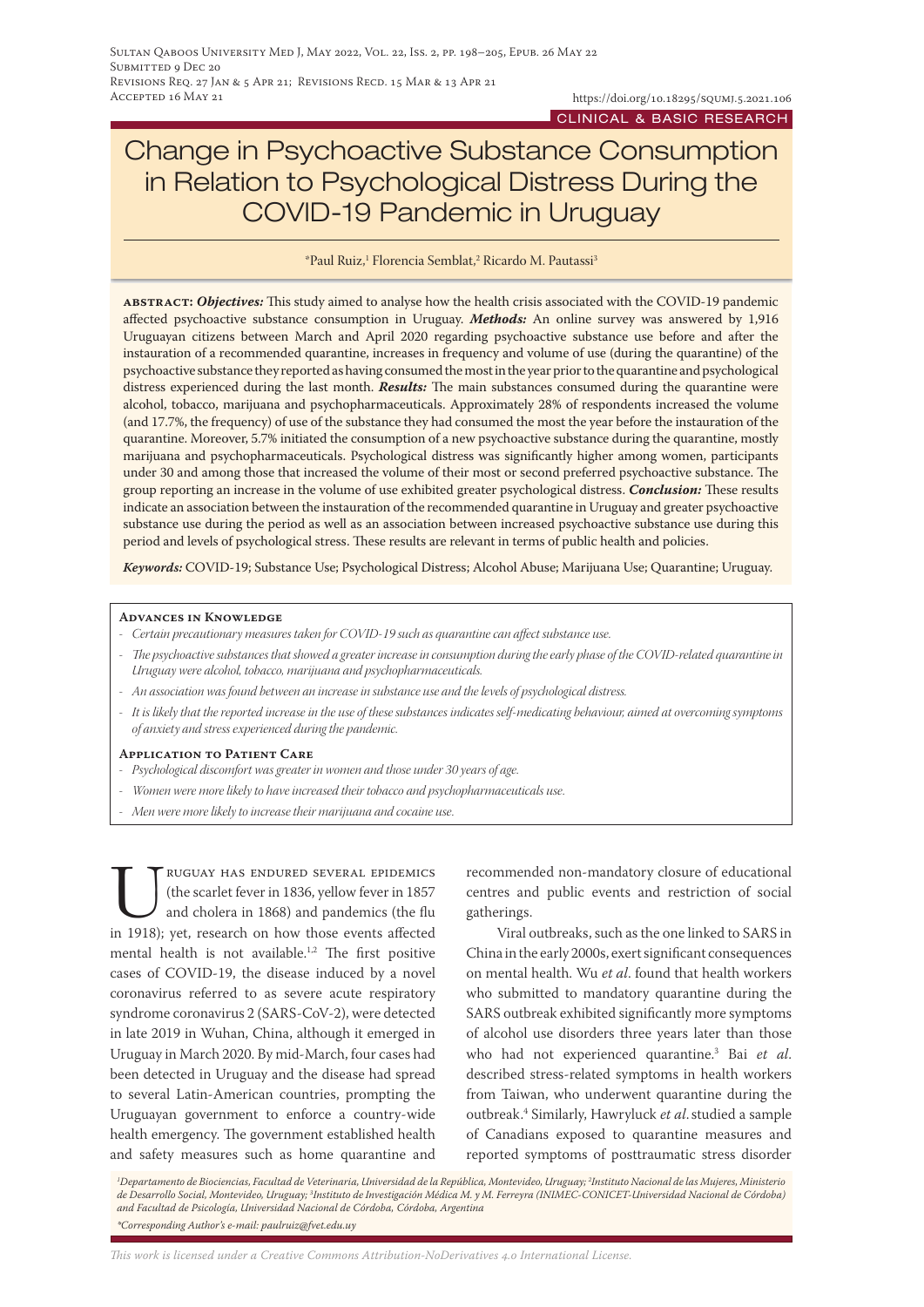(PTSD) and depression in 28.9% and 31.2% of the sample, respectively.5 Interestingly, there was a positive association between the length of the quarantine and the prevalence of PTSD symptoms.

The assessment of the effects of COVID-19 on mental health is still ongoing, although preliminary data indicate an increase in stress, anxiety, insomnia, depression and fear across the globe.<sup>6,7</sup> A study conducted in Russia reported an increase in somatisation, phobias and sleep disorder symptoms since the beginning of the COVID-19 pandemic.<sup>8</sup> Moreover, a survey conducted in Italy on 2,291 participants showed an increase in anxiety disorders (32.1%) and PTSD (7.6%) compared to the period before the COVID-19 outbreak.<sup>9</sup> Similarly, a survey on 7,236 Chinese people revealed a high prevalence of symptoms of generalised anxiety (35.1%), depression (20.1%) and sleep disorders (18.2%), which mainly affected those ≤35 years old.10

Information focused on the use of substances during the pandemic is still scarce; however, research conducted in India shows that 25% of the sampled participants exhibited symptoms of severe depression, anxiety (28.0%) or stress (11.6%) and these scores were associated with problematic alcohol drinking.<sup>11</sup> Australia reported an increase in the frequency of alcohol consumption during the COVID-19 pandemic, which was in-turn associated with high levels of psychological distress.12 In some cases, the abrupt disruption of access to the substances was associated with severe complications. For instance, India reported a significant increase in hospital emergencies for treating alcohol abstinence, which was associated with a peak in suicide reports.13,14 In the USA, Friedman *et al*. documented an increment of overdose-related cardiac arrests during the COVID-19 pandemic, as registered by emergency medical services.15 Reinstadler *et al*. showed that during the initial lockdown in response to the onset of the pandemic in Austria, caffeine and cannabis use increased, amphetamine and methamphetamine use decreased and methylenedioxymethamphetamine use showed no significant changes.16 Moreover, the Global Drug Survey reported that cannabis and alcohol were the most consumed psychoactive substances during the COVID-19 pandemic.<sup>17</sup>

In South America, a recent study has shown that the quarantine imposed in Argentina to mitigate the spread of COVID-19 was associated with temporal displacement of alcohol consumption (i.e. consumption during the weekend shifted to weekdays) as well as an increase in marijuana use among those who already consumed it before the pandemic.18 Overall, these results are consistent with McKay's hypothesis, which postulates an increase in psychoactive substance use during the COVID-19 pandemic due to overstimulation of interoceptive awareness and arousal as well as an increase in anxiety.19 These changes promote the consumption and potential abuse of psychoactive substances in general; however a specific increase in alcohol and marijuana use has been reported due to their rewarding and antianxiety effects.

Notably, the market for addictive substances has been impacted during the pandemic as well. $20,21$ In Uruguay, where the current research took place, press releases have suggested a significant (~30%) increase in the sale of wines; however, there is a dearth of scientific data on these issues. Nonetheless, it is known that marijuana and alcohol rank among the most consumed psychoactive substances in Uruguay. Specifically, a recent nation-wide study revealed that among Uruguayans aged 15–65 years, alcohol (52%) and tobacco (33%) were the substances with the highest level of habitual consumption (i.e. in the last 30 days), although lifetime prevalence of psychopharmaceuticals (27.2%), marijuana (23.3%) and cocaine (6.8%) use was also elevated.22 The general aim of the present study was to assess the potential impact of the COVID-19 pandemic on the use of psychoactive substances in Uruguay. Specifically, the study investigated changes in frequency and quantity of such use over the period before and during the recommended quarantine and assessed factors (e.g. psychological stress) associated with heightened psychoactive substance use during and prior to the recommended quarantine. The differences in the occurrence of psychological stress as a function of age and gender were also analysed. These are factors that, in prior research, proved relevant in modulating psychological stress or to be involved in psychoactive substance self-administration.18,23

# Methods

This cross-sectional study included Uruguayan citizens aged at least 18 years. An online survey was conducted from 26 March (13 days after the recommended quarantine commenced) to 5 April 2020. The instruments used were compiled in an online questionnaire created using Google Forms. The link to the survey was distributed through email listings and academic and social networks such as Facebook (Facebook Inc., Menlo Park, California, USA), Instagram (Instragram Inc. Menlo Park, California, USA), Twitter (Twitter Inc., San Francisco, California, USA) and WhatsApp (WhatsApp Inc., Menlo Park, California, USA), among others. Thus, the sample was collected using convenience sampling. The invitation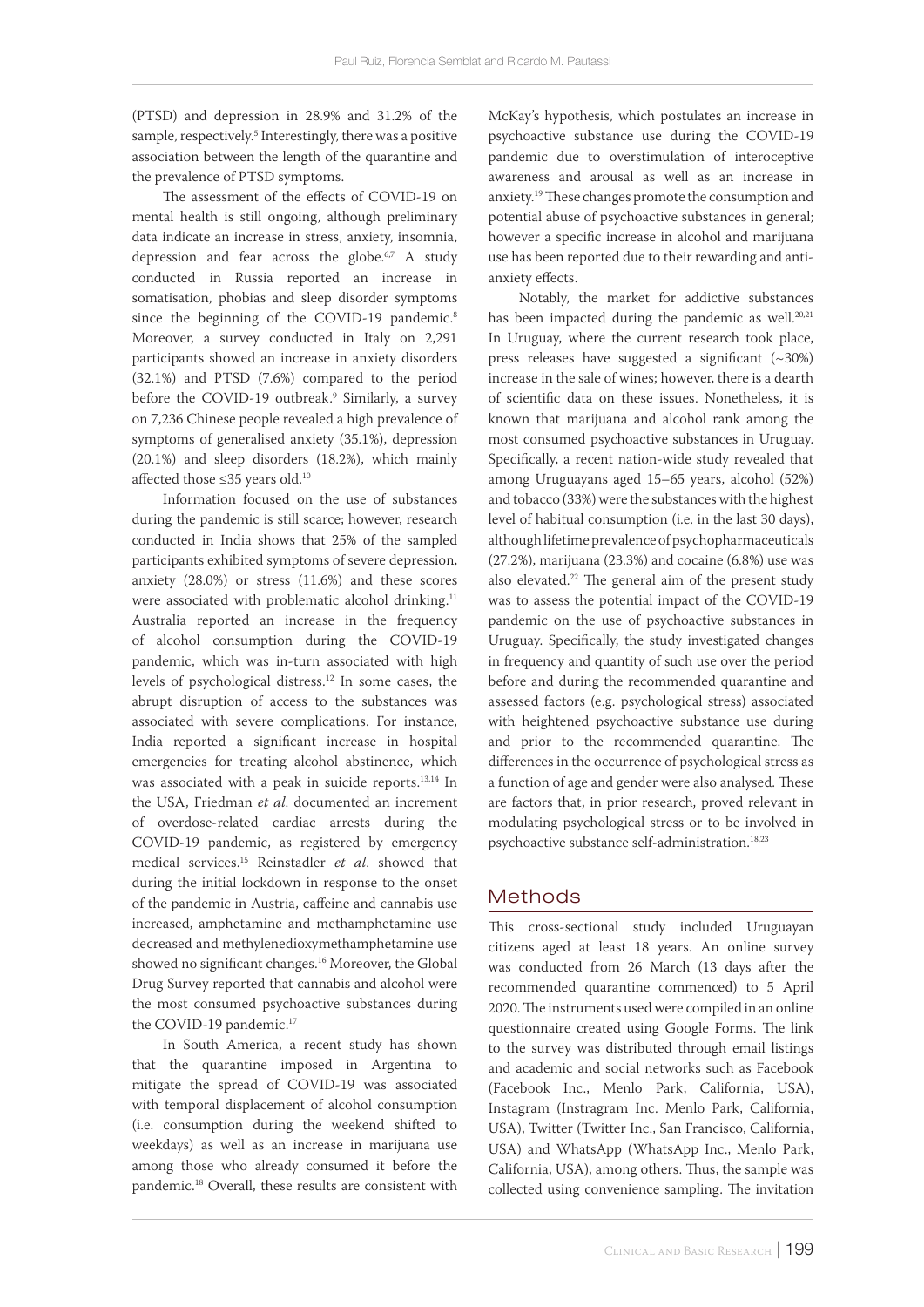emphasised the anonymity and academic nature of the study and contained a link. Clicking the link redirected prospective participants to an active consent form, which led to the survey upon completion. There was no compensation for participating in the study. The inclusion criteria were being 18 years old or older, residing in Uruguay and having consumed a psychoactive substance during the year before the recommended quarantine.

Several questions were asked about biological gender, age, place of residence (Uruguay is divided into 19 departments), type of isolation during the recommended quarantine (total: leaving the household only for essentials; partial: leaving the household less frequently than usual), number of days spent in quarantine at the time of assessment, usual number of hours spent isolated/quarantined at home each day, employment status and, among those who reported working, weekly working hours.

Based on the study by Pilatti *et al*., participants were asked about their use of psychoactive drugs during the 12-month period prior to the beginning of the recommended quarantine.<sup>18</sup> Participants chose among nine pre-set options—alcohol, marijuana, tobacco, cocaine, hallucinogens, ectasis, stimulants, 'pasta' (an intermediate substance that is obtained during the manufacturing of cocaine hydrochloride and is somewhat popular in Uruguay) or psychopharmaceutical substances without medical prescription such as benzodiazepines and an 'other' option. Participants could answer 'yes' to several of those options. They were then asked which of those substances they had used the most during the last year. With respect to that psychoactive substance (i.e. their individually preferred or 'firstchoice' drug), they were asked about the frequency of use in the 12 months before the recommended quarantine (providing 10 options, ranging from daily to just once in the year) and during the recommended quarantine. Following this, respondents were asked about their perception (yes/no) of heightened quantity of consumption (i.e. during the quarantine with respect to the year prior to the quarantine) of the psychoactive substance they had reported to use the most during the last year. In more detail, the specific question was 'With regard to the drug that you used the most during the last year, did you notice that the volume of consumption increased during the recommended quarantine compared to the previous year (i.e. if it was alcohol, did you drink more glasses or litres; if it was tobacco, did you smoke more cigarettes; if it was marijuana, did you use more joints, etc.)?'. The answers to the question on individually preferred or first-choice psychoactive substance (during the last year) given by the different participants were obviously dissimilar. Questions assessing the initiation of use of psychoactive substances during the quarantine (indicating that it had never been tried before) were also included.

Psychological distress was assessed via the Kessler scale. This scale has 10 items in a five point Likert-scale-type format. Scores ranged from 10 to 50 (where higher values indicate higher levels of psychological distress) and provided information on unspecific psychological distress (anxiety or depression symptoms) suffered during the last month.24 A score under 20 indicates a normal level of psychological distress and those scoring 20–24, 25–29 and 30 or more exhibit mild, moderate or severe levels of psychological distress, respectively.25 In this study, the reliability (calculated via Cronbach's alpha) of the scores of the scale was adequate ( $\alpha$  = 0.88) and similar to that reported in another study, in which the scale was applied to a different Uruguayan sample.23

All the data were analysed using Statistica 8.0 (StatSoft Inc., Tulsa, USA). Descriptive analyses of variables measuring psychoactive substance use (i.e. type of drug), time spent in quarantine and psychological distress were conducted separately based on gender (male, female), area of residence (the capital Montevideo, rest of the country) and age (under or over 30 years). An analysis of variance (ANOVA) using age and gender as between-groups factors was conducted on Kessler scores. A one-way ANOVA analysed whether the levels of psychological distress differed as a function of frequency of drug use (daily drug use, weekly drug use, some days of the week or no drug use) during the quarantine. Separate ANOVAs analysed whether those who reported to begin the use of new drugs or increased the volume of their main or second drug of choice during the quarantine manifested significantly higher levels of psychological distress than those who did not report those behaviours. A type I error was set at 0.05.

One of the purposes of the study was to find factors associated with heightened psychoactive substance use during and prior to the recommended quarantine. As indicated, each participant identified the substance they had used the most during the year before the quarantine (i.e. the 'preferred' psychoactive substance) and then answered if they had increased the volume of use of that substance during the recommended quarantine. A binary logistic regression model on this dichotomous outcome (yes/no, as asked concerning increased volume of use of the 'preferred' psychoactive substance during the quarantine) was conducted. Biological gender, age in years, type of quarantine (partial or total), region of residence (Montevideo or other departments), psychoactive substance of choice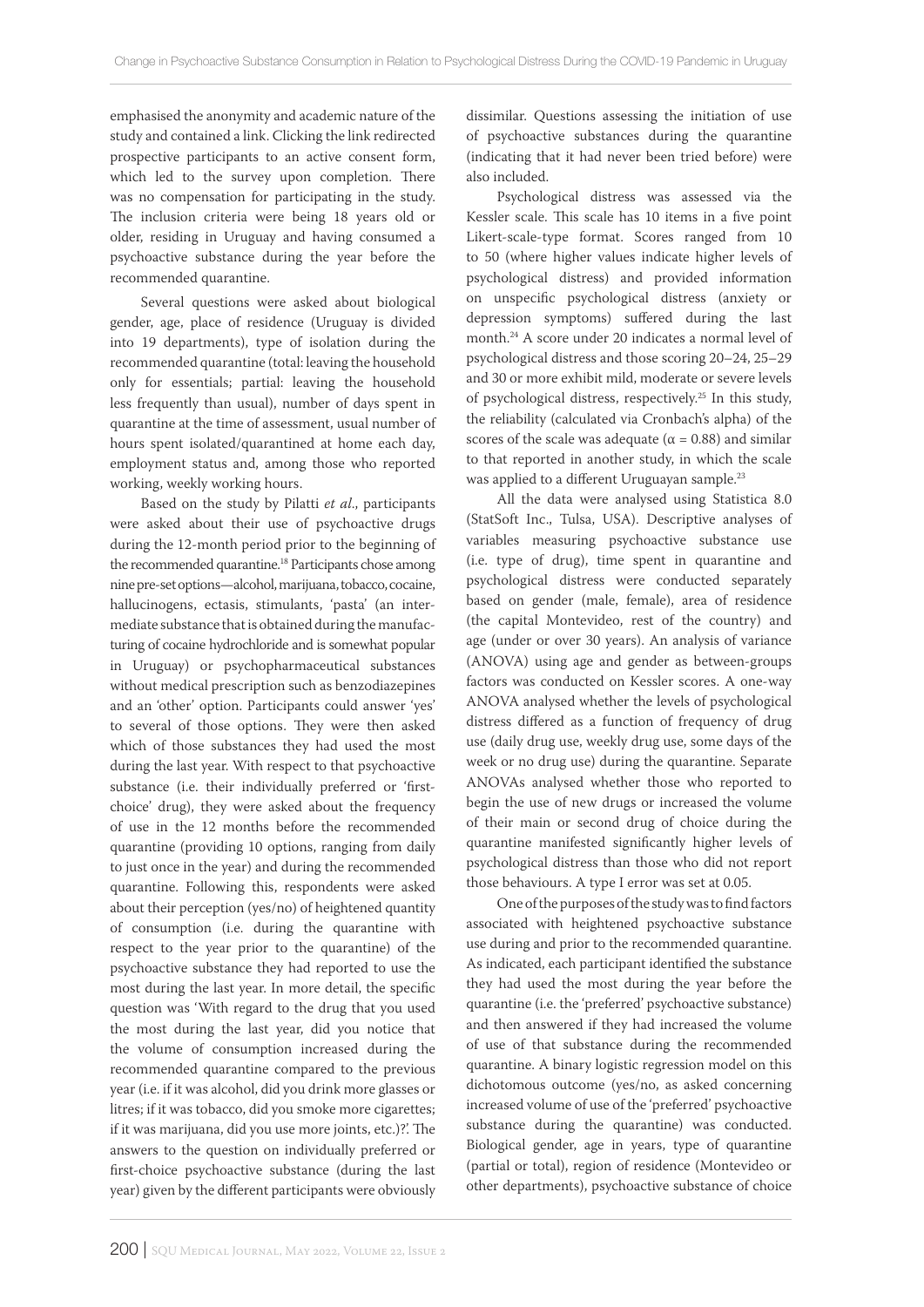(i.e. most used substance) during the year before the quarantine and absolute Kessler scores were variables used altogether to differentiate participants who had increased the volume of use from those who had not.

A separate binary regression forecasted membership in the group that had showed a self-reported increase in the frequency of use of the preferred psychoactive substance using the predictor variables described above. For both logistic regressions and due to the low number of subjects exhibiting certain categories of response, the first-choice psychoactive substances were re-categorised as follows: tobacco (0, i.e. reference category against which odds ratios [ORs] for the other substance were computed), alcohol (1), marijuana (2) and others (3).

This study was designed and conducted in adherence to the indications of the Declaration of Helsinki. Privacy and data confidentiality were maintained throughout the process. A specific ethical agreement is not needed in Uruguay for the type of survey employed.

# **Results**

The survey was completed by 1,916 participants. A total of 53 cases were dismissed due to response inconsistencies; thus, the final sample was 1,863. Uruguay's population (~3.5 million) has slightly more women (51.6%) than men, and close to 40% of the population lives in Montevideo. The country's median age is  $32.8$  years.<sup>26</sup> The sample consisted of approximately 66% women (mean age =  $31.3 \pm 0.3$ years; 72.7% resided in Montevideo) [Table 1].

Nearly 40% of the sample was in partial isolation (i.e. leaving the household less frequently than usual) at the time of the survey, whereas the remaining 61.4% was in total isolation (i.e. leaving the household only for buying essential goods or emergency essentials). At the time of the survey, participants had spent a mean of  $13 \pm 3.9$  days in isolation. Slightly less than half of the sample (44%) exhibited normal distress scores, whereas 19.3%, 17.9% and 18.7% exhibited mild, moderate and high levels of distress, respectively [Tables 2 and 3].

Approximately, one third of the participants (30.3%) reported daily use of the psychoactive substance of choice during the quarantine, whereas 23.9% reported using psychoactive substances several days a week and 9.1% once a week. A portion (28%) of the sample reported having increased the volume of the psychoactive substance of choice during isolation and 17.7% reported an increase in the frequency of use. A minority (5.7%) reported having initiated the use of new psychoactive substances, mainly marijuana or psychopharmaceuticals, during the quarantine [Table 3].

Prevalence of psychoactive substance use during the year before the quarantine was 89.7% (alcohol), 55.8% (marijuana), 40.9% (tobacco), 20.8% (psychopharmaceuticals), 17.4% (hallucinogens), 14.1% (ecstasy), 10.8% (cocaine), 4.7% (stimulants), 1.3% (ketamine) and 0.4% (pasta). When asked about the most consumed psychoactive substance (i.e. the psychoactive substance of choice) during the past year, the majority indicated alcohol (54.7%), followed by tobacco and marijuana (19.2% and 16.7%, respectively), psychopharmaceuticals (6.9%) and cocaine (0.9%) [Table 4].

The ANOVA on Kessler total scores indicated significantly higher levels of psychological distress in those aged ≤30 (F1,1859 = 52.1;  $P$  <0.001) and in women (F1,1861 = 104.1;  $P$  <0.001). The interaction between age and gender was not significant. The levels of psychological distress were affected by the frequency of psychoactive substance use during the quarantine (F5,1397 = 5.2; *P* <0.001). Least significant difference *post-hoc* tests indicated that participants reporting daily psychoactive substance use during the quarantine exhibited significantly higher levels of psychological distress (22.89  $\pm$  0.33) than those who reported using psychoactive substances on a weekly basis  $(21.02 \pm 0.51)$ or only during some days of the week (21.4 ± 0.34; *P* <0.05). Similarly, those who used new psychoactive substances (F1,1850 = 38.5; *P* <0.001) or increased the volume of their preferred psychoactive substance (i.e. that substance used the most during the year

**Table 1:** Gender-wise distribution of socio-demographic data of Uruguayan citizens including information regarding age, geographical area and type of isolation during the COVID-19 pandemic ( $N = 1,863$ )

| <b>Characteristic</b>    |                     | $n(\%)$                 |
|--------------------------|---------------------|-------------------------|
|                          | Male<br>$(n = 636)$ | Female<br>$(n = 1,227)$ |
| Age* in years            |                     |                         |
| Mean                     | $32.7 \pm 0.4$      | $31.3 \pm 0.3$          |
| <30                      | 290 (45.6)          | 697 (56.8)              |
| >30                      | 345 (54.3)          | 529(43.1)               |
| Geographic area          |                     |                         |
| Montevideo               | 472 (74.2)          | 892 (72.7)              |
| Rest of the country      | 164(25.8)           | 335 (27.3)              |
| <b>Type of isolation</b> |                     |                         |
| Total <sup>†</sup>       | 349 (54.9)          | 795 (64.8)              |
| Partial <sup>#</sup>     | 287(45.1)           | 432 (35.2)              |

*\*Two participants did not provide their age in the survey. † Total: leaving the household only for essentials.*

*‡ Partial: leaving the household less frequently than usual.*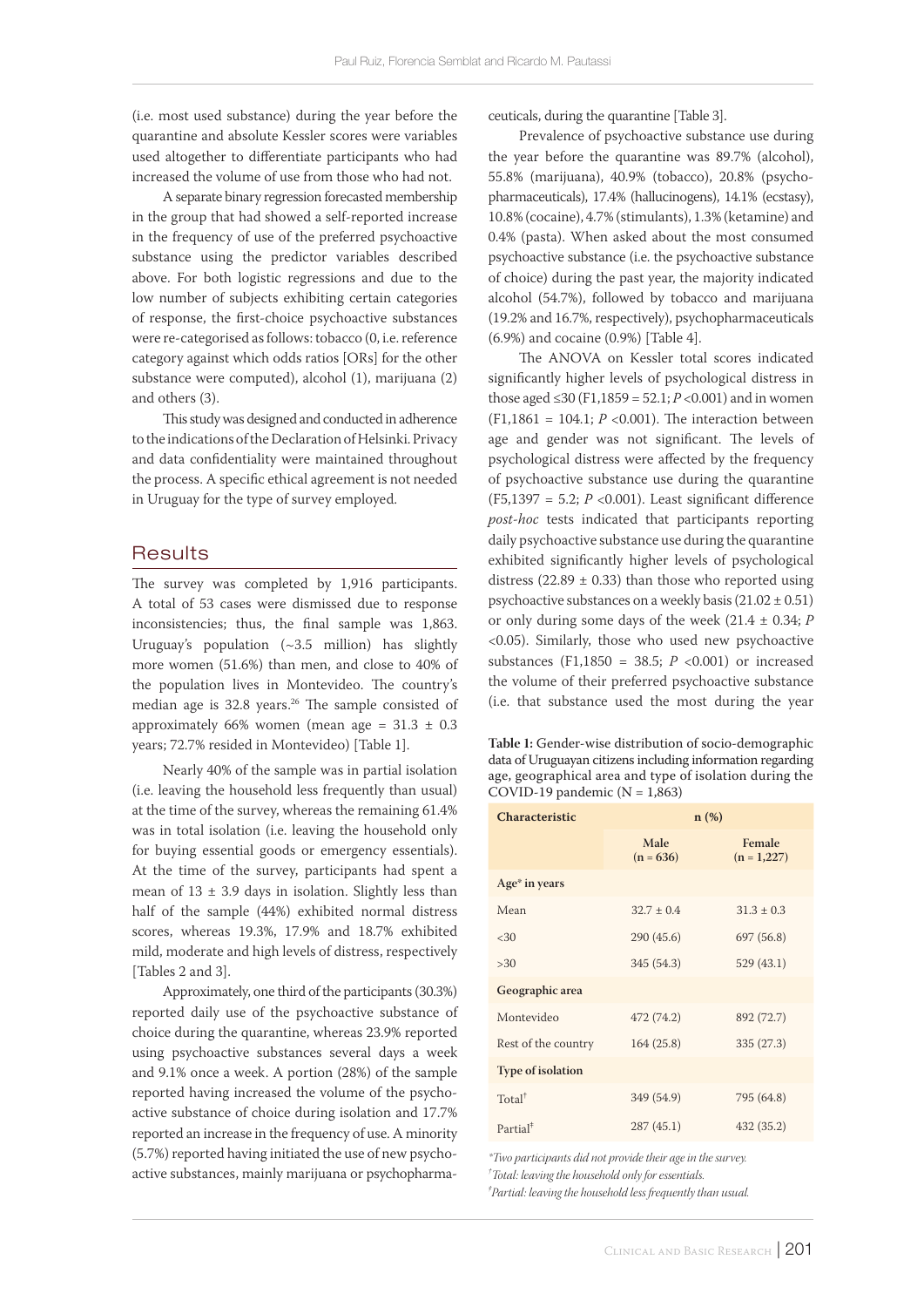**Table 2:** Socio-demographic data of Uruguayan citizens including information regarding participants' employment hours and isolation during COVID-19 ( $N = 1,863$ )

| Characteristic           | $Mean \pm SD$                               |                                                    |                                                  |  |  |
|--------------------------|---------------------------------------------|----------------------------------------------------|--------------------------------------------------|--|--|
|                          | <b>Number</b><br>of days<br>in<br>isolation | <b>Number</b><br>of hours<br>a day in<br>isolation | <b>Number</b><br>of working<br>hours per<br>week |  |  |
| Gender                   |                                             |                                                    |                                                  |  |  |
| Male                     | $12.9 + 0.2$                                | $19 \pm 0.2$                                       | $25.9 \pm 0.8$                                   |  |  |
| Female                   | $13 + 0.1$                                  | $19 + 0.2$                                         | $21 + 0.5$                                       |  |  |
| Geographic area          |                                             |                                                    |                                                  |  |  |
| Montevideo               | $12.9 + 0.1$                                | $19.1 + 0.2$                                       | $24.3 + 0.5$                                     |  |  |
| Rest of the<br>country   | $13.2 + 0.2$                                | $18.7 + 0.2$                                       | $18.3 + 0.8$                                     |  |  |
| Age group in years       |                                             |                                                    |                                                  |  |  |
| <30                      | $12.9 + 0.1$                                | $19.2 + 0.2$                                       | $17.9 + 0.6$                                     |  |  |
| >30                      | $13.1 + 0.1$                                | $18.7 + 0.2$                                       | $28.1 + 0.6$                                     |  |  |
| <b>Type of isolation</b> |                                             |                                                    |                                                  |  |  |
| Total*                   | $13.2 + 0.1$                                | $20.4 + 0.2$                                       | $20.7 + 0.6$                                     |  |  |
| Partial <sup>+</sup>     | $12.7 + 0.1$                                | $16.8 + 0.2$                                       | $25.8 + 0.7$                                     |  |  |

**Table 3:** Self-reported initiation of a new drug use during the recommended quarantine and psychological distress scores (based on the Kessler psychological distress scale) as a function of gender, geographic area, age group and type of isolation during COVID-19 among Uruguayan citizens ( $N = 1,863$ )

| <b>Characteristic</b>    | Total | Initiation of<br>a new drug | Psychological<br>distress |  |  |  |
|--------------------------|-------|-----------------------------|---------------------------|--|--|--|
|                          |       |                             | $Mean + SD$               |  |  |  |
| Gender                   |       |                             |                           |  |  |  |
| Male                     | 636   | 33(5.2)                     | $19.4 + 0.2$              |  |  |  |
| Female                   | 1,227 | 73(6.0)                     | $23 + 0.2$                |  |  |  |
| Geographic Area          |       |                             |                           |  |  |  |
| Montevideo               | 1.364 | 84(6.2)                     | $21.9 + 0.2$              |  |  |  |
| Rest of the<br>country   | 499   | 22(4.4)                     | $21.5 \pm 0.3$            |  |  |  |
| Age group* in years      |       |                             |                           |  |  |  |
| <30                      | 987   | 62(6.3)                     | $22.9 + 0.2$              |  |  |  |
| >30                      | 874   | 44(5.0)                     | $20.5 + 0.2$              |  |  |  |
| <b>Type of isolation</b> |       |                             |                           |  |  |  |
| Total <sup>†</sup>       | 1,144 | 55 $(4.8)$                  | $21.8 + 0.2$              |  |  |  |
| Partial <sup>#</sup>     | 719   | 51(7.1)                     | $21.7 + 0.2$              |  |  |  |

*SD = standard deviation.*

*\*Total: leaving the household only for essentials.*

*† Partial: leaving the household less frequently than usual.*

*SD = standard deviation.*

*\*Two participants did not provide their age in the survey; † Total: leaving the household only for essentials; ‡ Partial: leaving the household less frequently than usual.* 

| Characteristic                                     | <b>Total</b> | $n$ (%)    |                |           |                       |         |              |
|----------------------------------------------------|--------------|------------|----------------|-----------|-----------------------|---------|--------------|
|                                                    |              | Alcohol    | <b>Tobacco</b> | Marijuana | Psychopharmaceuticals | Cocaine | *Other drugs |
| Gender                                             |              |            |                |           |                       |         |              |
| Male                                               | 636          | 345 (54.2) | 102(16.0)      | 146(23.0) | 23(3.6)               | 10(1.6) | 10(1.6)      |
| Female                                             | 1,227        | 674 (54.9) | 255(20.8)      | 165(13.4) | 106(8.6)              | 7(0.6)  | 20(1.6)      |
| Geographic area                                    |              |            |                |           |                       |         |              |
| Montevideo                                         | 1,364        | 753 (55.2) | 254(18.6)      | 230(16.9) | 93(6.8)               | 11(0.8) | 23(1.7)      |
| Rest of the<br>country                             | 499          | 266(53.3)  | 103(20.6)      | 81(16.2)  | 36(7.2)               | 6(1.2)  | 7(1.4)       |
| Age group <sup><math>\dagger</math></sup> in years |              |            |                |           |                       |         |              |
| <30                                                | 987          | 547 (55.4) | 158 (16.0)     | 207(21.0) | 53(5.4)               | 6(0.6)  | 16(1.6)      |
| >30                                                | 874          | 470 (53.8) | 199 (22.8)     | 104(11.9) | 76 (8.7)              | 11(1.3) | 14(1.6)      |
| Type of isolation                                  |              |            |                |           |                       |         |              |
| Total <sup>#</sup>                                 | 1,144        | 630(55.1)  | 217(19.0)      | 187(16.3) | 85 (7.4)              | 7(0.6)  | 18(1.6)      |
| Partial <sup>§</sup>                               | 719          | 389 (54.1) | 140 (19.5)     | 124(17.2) | 44(6.1)               | 10(1.4) | 12(1.7)      |

**Table 4:** Frequency distribution of participants that selected a given psychoactive substance as their individually preferred or 'first-choice' drug during the year prior to the current survey among Uruguayan citizens ( $N = 1,863$ )

*\*Drugs such as lysergic acid diethylamide, ecstasy, ketamine and others.*

*† Two participants did not provide their age in the survey.*

*‡ Total: leaving the household only for essentials.*

*§ Partial: leaving the household less frequently than usual.*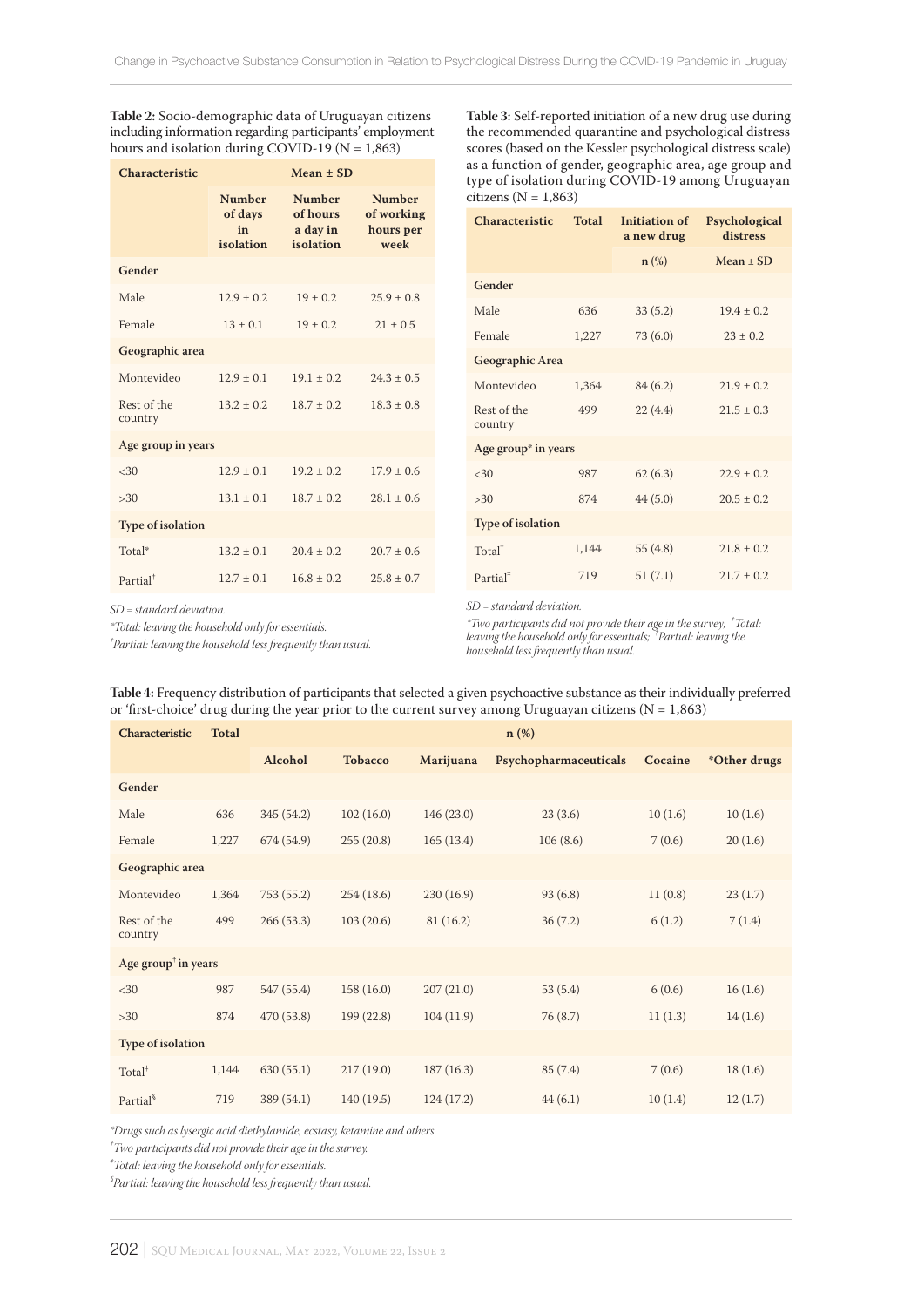before the quarantine;  $F1,1872 = 44.2; P < 0.001$  or the volume but not the frequency of their second most preferred psychoactive substance (F1,1247 = 9.5; *P* <0.01), manifested significantly higher levels of psychological distress than those who did not report those behaviours.

The logistic regression model was statistically significant ( $\chi^2$  = 162.05; *P* <0.001). The model (Nagelkerke's  $\mathbb{R}^2$ ) explained 12% of the variance and the Hosmer–Lemeshow test was not significant ( $\chi^2$  = 4.25; *P* >0.80), corroborating the good fit. Overall, the correct classification of cases was 72.4%, although the sensitivity of the model was low. Specifically, sensitivity and specificity were 16.1% and 94.7%, respectively. In other words, the model's ability to correctly forecast membership in the group that reported increased volume of the preferred psychoactive substance (i.e. that which was used the most during the year before the quarantine) was rather low. Only two factors achieved statistical significance: psychological distress and the preferred psychoactive substance. Higher distress scores were associated with a significantly higher probability of membership in the group that increased the volume of use of the substance of first choice (OR = 1.05; 95% confidence interval [CI]: 1.03–1.06; *P* <0.001). Moreover, those who reported using alcohol (OR = 3.28, 95% CI: 2.15–5.00; *P* <0.001) or the 'other' category item (which included cocaine and psychopharmaceuticals [OR = 2.97, 95% CI: 1.92–4.60; *P* <0.001]) as their drug of first choice were significantly more likely to be included in the group of increased volume of use than those using the reference category item (tobacco).

The model was statistically significant ( $\chi^2$  = 63.56; *P* <0.001), but the amount of variance explained was very low (Nagelkerke's  $\mathbb{R}^2$ = 0.06) and the Hosmer– Lemeshow test was also significant ( $\chi^2$  = 37.06; *P* <0.001). Altogether, it can be said that the model did not exhibit a good fit. This result was further corroborated by the positive and negative prediction values, which revealed the lack of proper classification (i.e. sensitivity and specificity were 0.0% and 100.0%, respectively).

# Discussion

This study presents relevant information on how the measures instituted to prevent the dissemination of the COVID-19 pandemic affected psychoactive substance use in Uruguay. The objective was to analyse differences in the occurrence of psychological stress in terms of factors such as age and gender that, in prior research, proved to be relevant in modulating psychological stress or involved in psychoactive substance selfadministration. Traditionally, men exhibit greater psychoactive substance use than women, although the latter progress more rapidly to problematic alcohol consumption than the former and psychological distress tends to be greater in women than in men.<sup>18,24,26</sup> Involvement in psychoactive substance use during the recommended home quarantine was also analysed and found to be associated with levels of psychological stress, among other variables. Previously, it was reported that psychological distress was associated with negative, alcohol-related consequences in Uruguayans aged 18-60 years.<sup>23</sup>

A sizable portion of the sample (18.7%) exhibited a high level of distress during the recommended quarantine. This report is troublesome, as prolonged exposure to psychological distress increases the likelihood of suffering from anxiety and depression. This finding implies that the health system in Uruguay, and likely across the region, will probably have to face the challenge of a second wave of COVID-19-related disabilities, involving alterations in mental health. Moreover, it was found that psychological distress was associated with an increase in the volume of use of the individual's psychoactive substance of choice and that those who reported daily use of this psychoactive substance or began to use a new psychoactive substance during the quarantine, exhibited higher levels of psychological distress than those who did not. These findings are consistent with previous reports from Brazil and Uruguay, indicating an association between psychological distress and psychoactive substance consumption.<sup>27,28</sup>

A previous study from the same authors as the current study, conducted years before the COVID-19 outbreak, also linked the level of psychological distress to alcohol-related consequences in Uruguayan youth.<sup>23</sup> In the current study, the authors also found that levels of psychological stress were significantly higher in women than in men.

Close to a quarter of the sample reported an increase in the quantity of their preferred psychoactive substance use during the recommended quarantine. Almost 20% of the sample showed an increase in the frequency of use of their preferred drug of choice and a sizable 30% exhibited daily psychoactive substance use. As was found in other countries, alcohol was the substance most used during the quarantine. $29,30$ Alcohol and marijuana use are strongly driven by the need to reduce ongoing or anticipated negative effects related to psychological distress.<sup>31,32</sup> Thus, it is likely that the reported increase in the use of these substances indicates self-medicating behaviour, aimed at overcoming symptoms of anxiety and stress. Consistent with this hypothesis, it was found that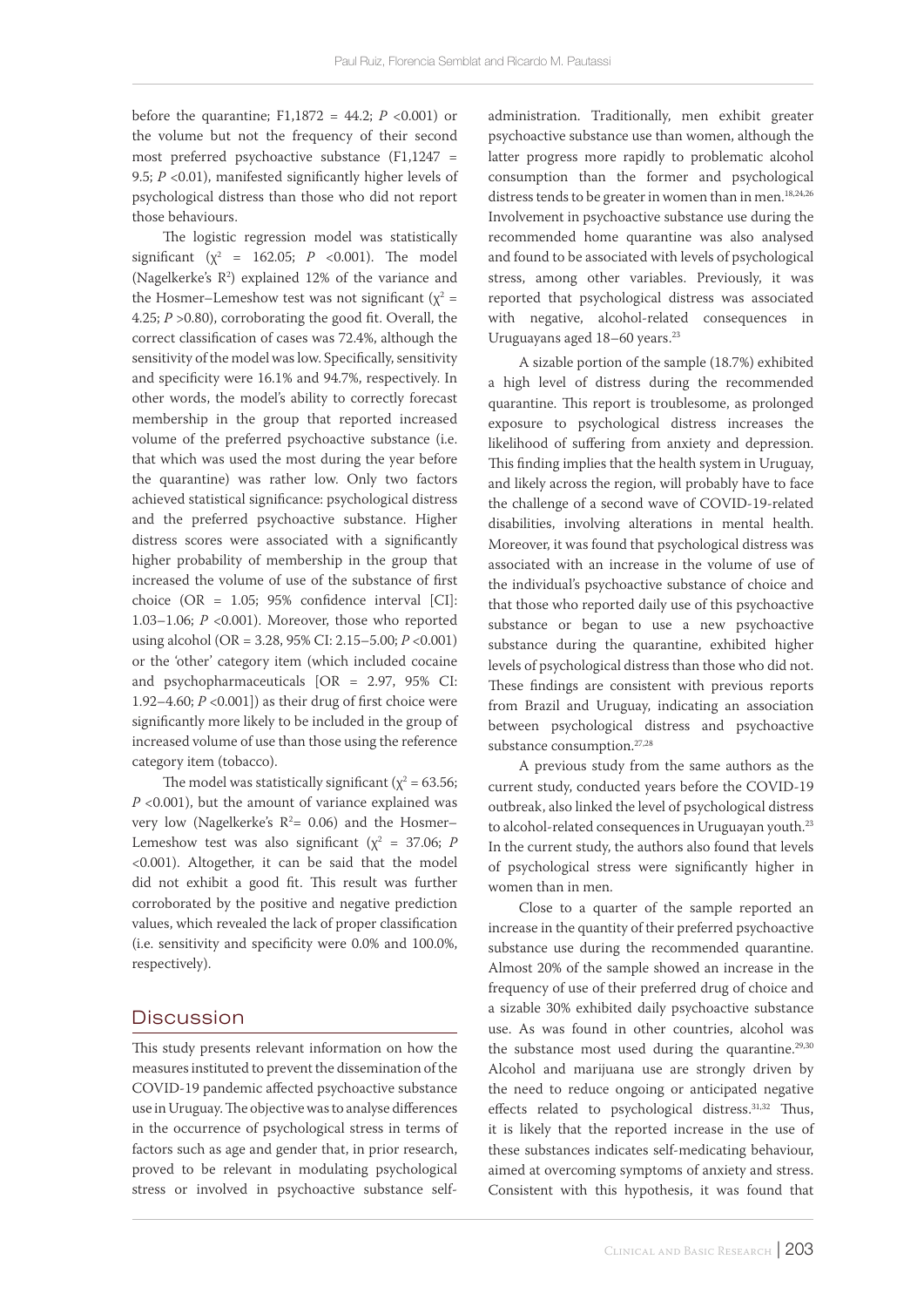Kessler scores in those reporting daily psychoactive substance use during the quarantine were significantly higher than those observed in participants that consumed psychoactive substances either weekly or during some days of the week or that did not use psychoactive substances during the period.

The results of the binary regression analyses were also consistent with the hypothesis that the increase in substance use during the recommended quarantine was driven by the need to reduce negative effects. Specifically, membership in the target group (i.e. participants who reported an increase in the volume of use of the preferred psychoactive substance) was associated with greater psychological distress scores. Notably, the likelihood of exhibiting such increase in volume was approximately three times higher in participants whose drug of first choice (during the year before the quarantine) was alcohol or drugs such as cocaine, psychopharmaceuticals or analgesics than in participants whose preferred drug was tobacco. The separate binary regression analysing factors associated with an increase in the frequency of use of the preferred psychoactive substance did not provide meaningful information.

It should be noted, however, that the psychological distress scale used in the current study lacks validation in Uruguay, which detracts from the validity of these findings. Another limitation is that only two types of self-isolation (partial and total) were inquired about. Future studies should further dissect the type of experiences that define isolation in the context of COVID-19-related or other quarantines.

# Conclusion

This study presented the novel finding that during the first stage of the COVID-19 pandemic, psychological distress levels were relatively high in the Uruguayan population, particularly among women and those under 30 years of age. Moreover, 28.3% of the participants increased the volume of use of the psychoactive substance they had reported using the most in the year before the quarantine and 17.7% increased the frequency of such use. Those who reported such an increase in volume also reported higher levels of psychological distress than those who did not. These results indicate an association between the instauration of the recommended quarantine in Uruguay and greater psychoactive substance use during the period. The findings from this study are relevant in context of its implications in the creation of more robust public health policies that can cater to the well-being of this psychologically vulnerable population.

## conflict of interest

The authors declare no conflicts of interest.

### funding

No funding was received for this study.

# authors' contribution

PR and FS conceptualised the study. All authors were involved in project administration. PR and RMP contributed to the visualisation, while FS and RMP performed the investigation. All authors collected the data and RMP analysed the data. All authors were involved in drafting the manuscript. All authors approved the final version of the manuscript.

# References

- 1. Burgues S. La pandemia de gripe en Uruguay (1918–1919). Americanía. Rev Eur Estud Latinoam 2017; 6:167–206.
- 2. Pollero R. Similitudes y diferencias entre las epidemias del pasado y la pandemia actual de COVID-19 en Uruguay. Claves. Rev Historia 2020; 6:317–26. [https://doi.org/10.25032/crh.v6i10.17.](https://doi.org/10.25032/crh.v6i10.17)
- 3. Wu P, Liu X, Fang Y, Fan B, Fuller C, Guan Z, et al. Alcohol abuse/dependence symptoms among hospital employees exposed to a SARS outbreak. Alcohol Alcohol 2008; 43:706–12. <https://doi.org/10.1093/alcalc/agn073>.
- 4. Bai Y, Lin C, Lin C, Chen J, Chue C, Chou P. Survey of stress reactions among health care workers involved with the SARS outbreak. Psychiatr Serv 2004; 55:1055–7. [https://doi.](https://doi.org/10.1176/appi.ps.55.9.1055) [org/10.1176/appi.ps.55.9.1055](https://doi.org/10.1176/appi.ps.55.9.1055).
- 5. Hawryluck L, Gold W, Robinson S, Pogorski S, Galea S, Styra R. SARS control and psychological effects of quarantine, Toronto, Canada. Emerg Infect Dis 2004; 10:1206–12. [https://doi.org/10.3](https://doi.org/10.3201/eid1007.030703) [201/eid1007.030703](https://doi.org/10.3201/eid1007.030703).
- 6. Jiang X, Deng L, Zhu Y, Ji H, Tao L, Liu L, et al. Psychological crisis intervention during the outbreak period of new coronavirus pneumonia from experience in Shanghai. Psychiatr Res 2020; 286:112903. [https://doi.org/10.1016/j.psychres.2020.112903.](https://doi.org/10.1016/j.psychres.2020.112903)
- 7. Torales J, O'Higgins M, Castaldelli-Maia J, Ventriglio A. The outbreak of COVID-19 coronavirus and its impact on global mental health. Int J Soc Psychiatry 2020; 66:317–20. [https://doi.](https://doi.org/10.1177/0020764020915212) [org/10.1177/0020764020915212.](https://doi.org/10.1177/0020764020915212)
- 8. Enikolopov SN, Boyko OM, Medvedeva TI, Vorontsova OU, Kazmina OY. Dynamics of psychological reactions at the start of the pandemic of COVID-19. Psychol-Educ Stud 2020; 12:108–26. [https://doi.org/10.17759/psyedu.2020120207.](https://doi.org/10.17759/psyedu.2020120207)
- 9. Casagrande M, Favieri F, Tambelli R, Forte G. The enemy who sealed the world: Effects quarantine due to the COVID-19 on sleep quality, anxiety, and psychological distress in the Italian population. Sleep Med 2020; 75:12–20. [https://doi.org/10.1016/j.sleep.2020.](https://doi.org/10.1016/j.sleep.2020.05.011) [05.011.](https://doi.org/10.1016/j.sleep.2020.05.011)
- 10. Huang Y, Zhao N. Generalized anxiety disorder, depressive symptoms, and sleep quality during the COVID-19 outbreak in China: A web-based cross-sectional survey. Psychiatry Res 2020; 288:1–6. [https://doi.org/10.1016/j.psychres.2020.112954.](https://doi.org/10.1016/j.psychres.2020.112954)
- 11. Verma S, Mishra A. Depression, anxiety, and stress and sociodemographic correlates among the general Indian public during COVID-19. Int J Soc Psychiatry 2020; 66:756–62. [https://doi.](https://doi.org/10.1177/0020764020934508) [org/10.1177/0020764020934508.](https://doi.org/10.1177/0020764020934508)